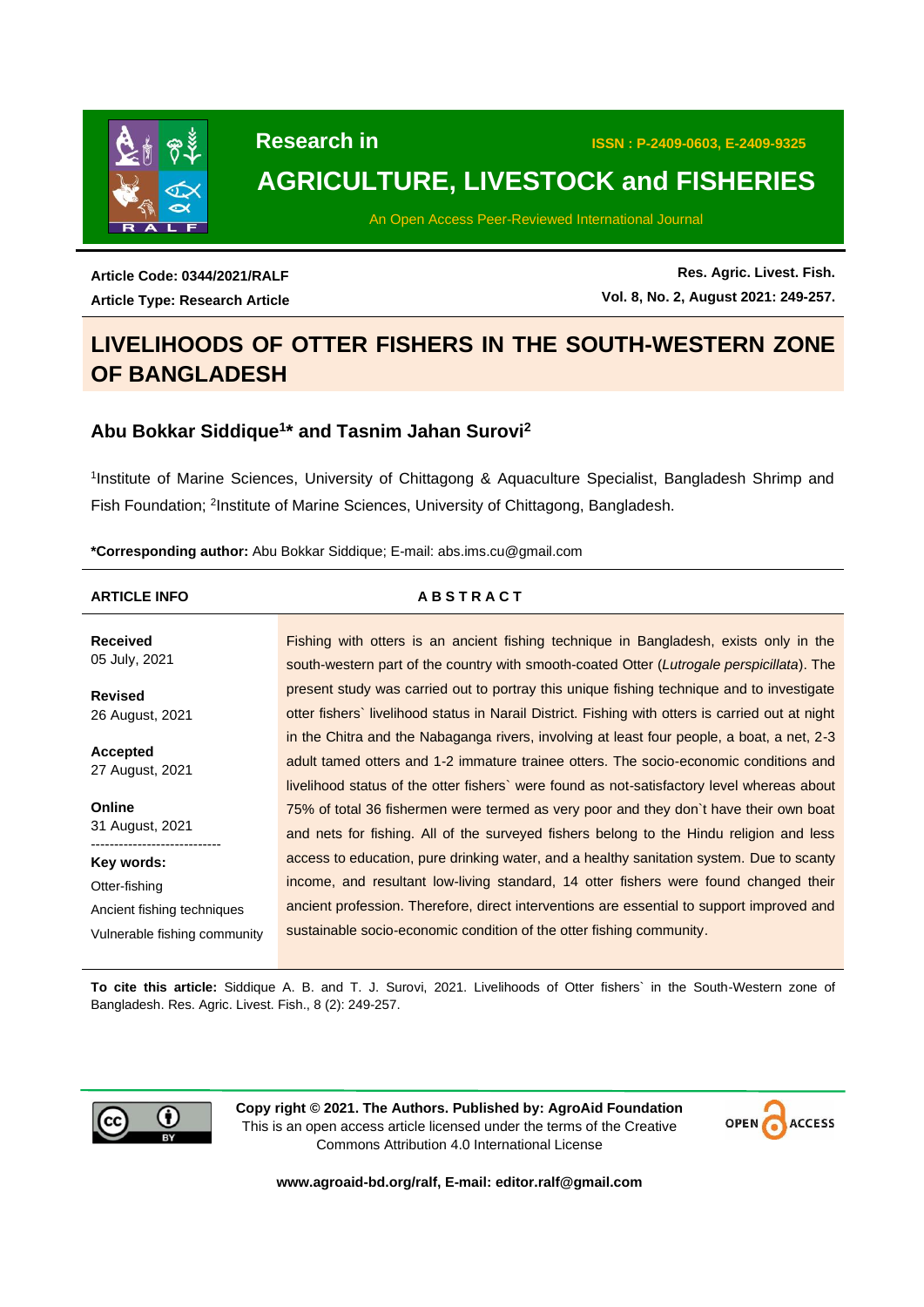# **INTRODUCTION**

Bangladesh is a south Asian low-lying and riverine country endowed with over 230 rivers (Rahman, 2005). The Ganges-Brahmaputra-Meghna Delta of Bangladesh is one of the biggest and active deltas of the world (Shamsuzzaman *et al*. 2017) and inland rivers and their tributaries are great sources of diverse fisheries resources which offer livelihood options for millions of rural people in Bangladesh (Islam, 2018). Bangladesh gained 3<sup>rd</sup> rank in world in inland open water capture fisheries production in 2018 (FAO, 2018). Fisheries sector contributes 3.57% to National GDP of Bangladesh and almost 11% of total populations are engaged in this sector for their livelihood (DoF, 2018). Otter is one of the unique animals that helping humans in fishing. From very old age people some Asian country like China, Malay etc. and some European country like Sweden, Norway etc. used otters on fishing purpose (Gudger, 1927). Famous traveler Marco Polo also wrote about otter fishing of Chinese people in the Yangtse Kiang River in his travels about 600 years ago (Gabriel et al., 2005). The Chinese are reputed using otters for commercial fishing from the inhabitants of Indo-China and the Malaysian area; on the other hand, in India otters were used for fishing in areas of the rivers Indus and Ganges and elsewhere in Bengal (Gabriel et al., 2005). Beside this the practice of using otters to drive fish into nets was prevalent in Asia and is still practiced in southern Bangladesh (Feeroz et al., 2011). However, livelihood assessments of these fishing communities are inadequate and difficult to find out their current status. Otter fishing community of Narail district, southwestern part of Bangladesh, have been engaged in this unique practice for many years. But it was found that fishermen have changed their profession to alternative livelihood options. Therefore, the present study was carried out to investigate and reveal the livelihood status of the otter-fishing community.

# **MATERIALS AND METHODS**

#### **Study Area and Duration**

Two union of Narail Sadar upazila: Kalora and Chandibarpur were selected for data collection by analyzing the preliminary survey. Three villages from those unions were surveyed. Name of the villages from Kalora union was Goalbari and Chandibarpur union was Chandibarpur and Rathodanga (Figure 1). The study period was from January to August 2019.



**Figure 1.** Study Area (image source: BCAS)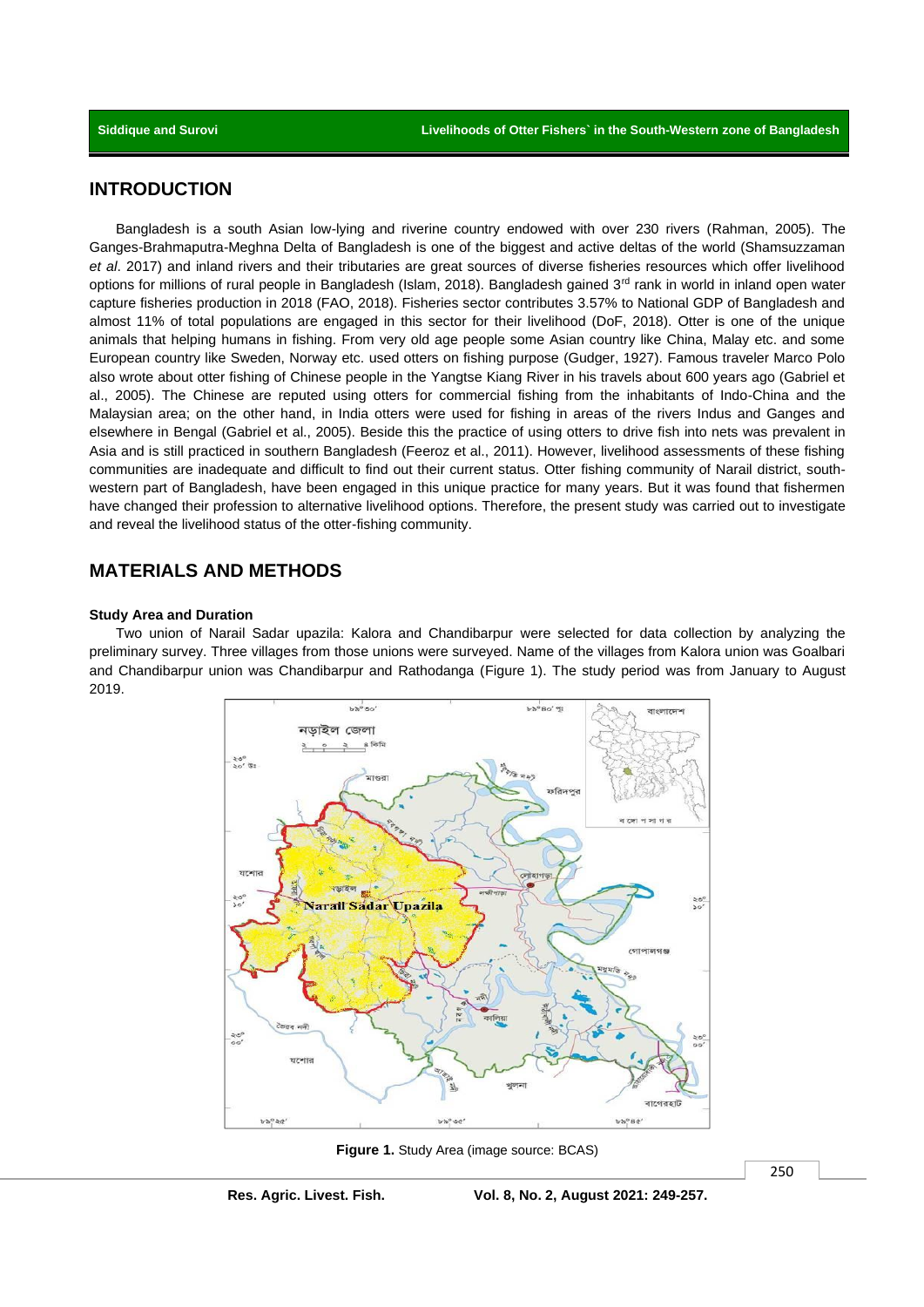#### **Sampling Framework**

A total of 50 fishermen were selected by considering their relationship with the otter fishing from those three villages. However, responses from 36 fishermen, directly involved in otter-fishing at that time were assessed and analyzed for livelihood assessment. Primary data were collected by Questionnaire surveys, Focus Group Discussion (FDG), Key Informant Interviews and direct observations. Secondary data was collected from relevant articles, books, government offices, NGOs and others. To analyze represent data for otter-fishing community in the study, descriptive statistics (frequency, percentage means) and cross tabulation were carried out. Data were assessed, analyzed and presented using MS-Excel (Microsoft Inc.).

# **RESULTS**

### **Fishing strategy and equipment**

During the survey 36 fishermen were found who were directly involved with otter fishing in Chitra and Nabaganga river. Riverine otters *Lutrogale perspicillata* (locally known as vodor or dhaira) is being used forming small to medium groups (2 to 6 otters) to help catching fish. Otter fishing boat is locally known as 'Bachari Nouka' (**Figure 2**). The boat is about 8 to 12 meter long and 1.5 to 2.5 meter wide. The deck of the boat is generally convex in shape. Islam (2018) found that Nomadic Fishers in the Meghna River use boats which are usually 3 meters in length and 1.20 meters in width in the middle part. A form of specialized rectangular net, 'Tar Jal', with mesh size varies from 1 to 2.5 cm, is being used by otter fishers of the region. A bamboo stick made rectangular cage, with length (1.5-2m), width (1-1.5m) and height (1-1.5m), is used to hold otters in boat. Size may vary in accordance to otter numbers.



**Figure 2.** Otter (A), fishing boat (B), otter fishing (C) and nets (D)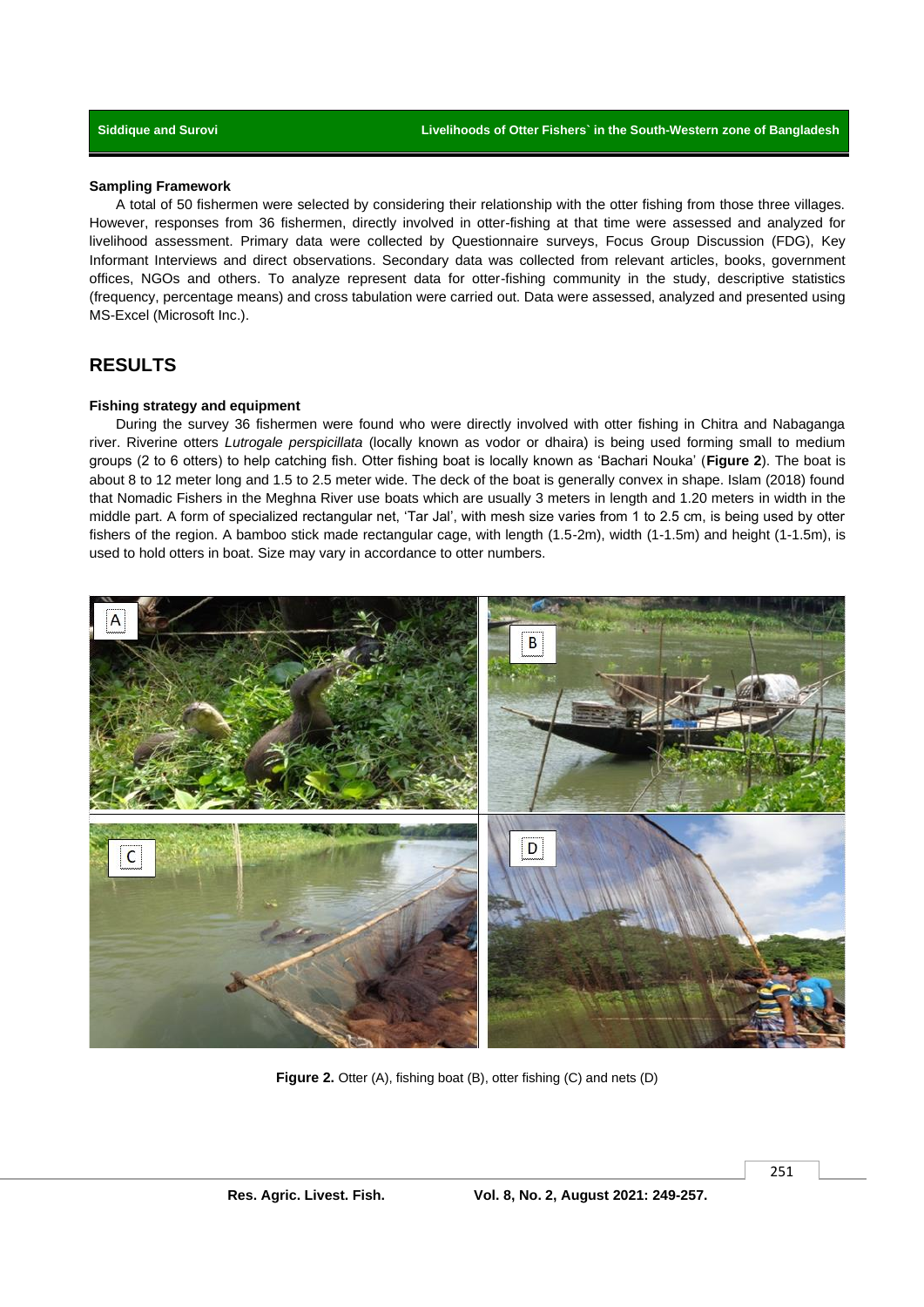Otter fishing usually held at night. The fishing starts at the middle of the river. During fishing two boatmen hold the oar of the boat to keep the boat straight. Two adult otters are each tied to a separate rope that is fixed to a stick held by the fishermen on either side of the net. The length of the otter sticks varied from 1.5m to 3m and the length of the rope varied from (1-2) meters. Small otters are set free to move in front of the net. This arrangement created a rectangular fishing area of about 40 square meters. Once the otters are in place, the fisherman sink the net and the two men hold the oars to help moving the boat to the edge of the river by keeping the boat parallel with the edge. The otters start driving fish to the net from different directions and when the fish come close to the net, the fishermen pull the net into the boat. Since, usually four fishermen participate in fishing; the money after fish selling is distributed in 5 shares of which 4 shares for four fishermen and the left one is for the owner of the boat, otters and net.

#### **Livelihood assessment**

Total 50 people were selected from three villages of two unions of Narail Sadar Upazilla. Among them 36 (72%) people were involved with otter fishery at present and 14 (28%) people were involved with otter fishery at past, switched their profession following economic crisis. Livelihood of the region's otter fishers was assessed based on the 36 respondents presently involved in the traditional otter fishery.

In the study, categorized age groups were considered to determine the productive age structure of the fishermen. It appeared that, age group of 41-50, was dominant (34%) in fishing activity (Figure 3). Having vast experiences, their role was identified as to lead the fishing activity as well as train the newcomers. However, fresh involvement (age group 21-30) was found to be significant declining (only 2%) (Figure 3). Moreover, monopolized income distribution by the owners of otters, nets & fishing boats, also discouraging the existing and potential otter fishers to continue the profession. The study revealed that about 25% out of 36 fishermen possessed fishing boat and otters while 72.22% did not own fishing nets (Table 1).

**Table 1.** Ownership of fishing otter, boats and nets of the respondents (N=36)

| <b>Categories</b> | % owned | % do not owned |
|-------------------|---------|----------------|
| Fishing otter     | 74      | 26             |
| Fishing boat      | 25      | 75             |
| Fishing net       | 27.78   | 72.22          |



**Figure 3.** Age distribution of the respondents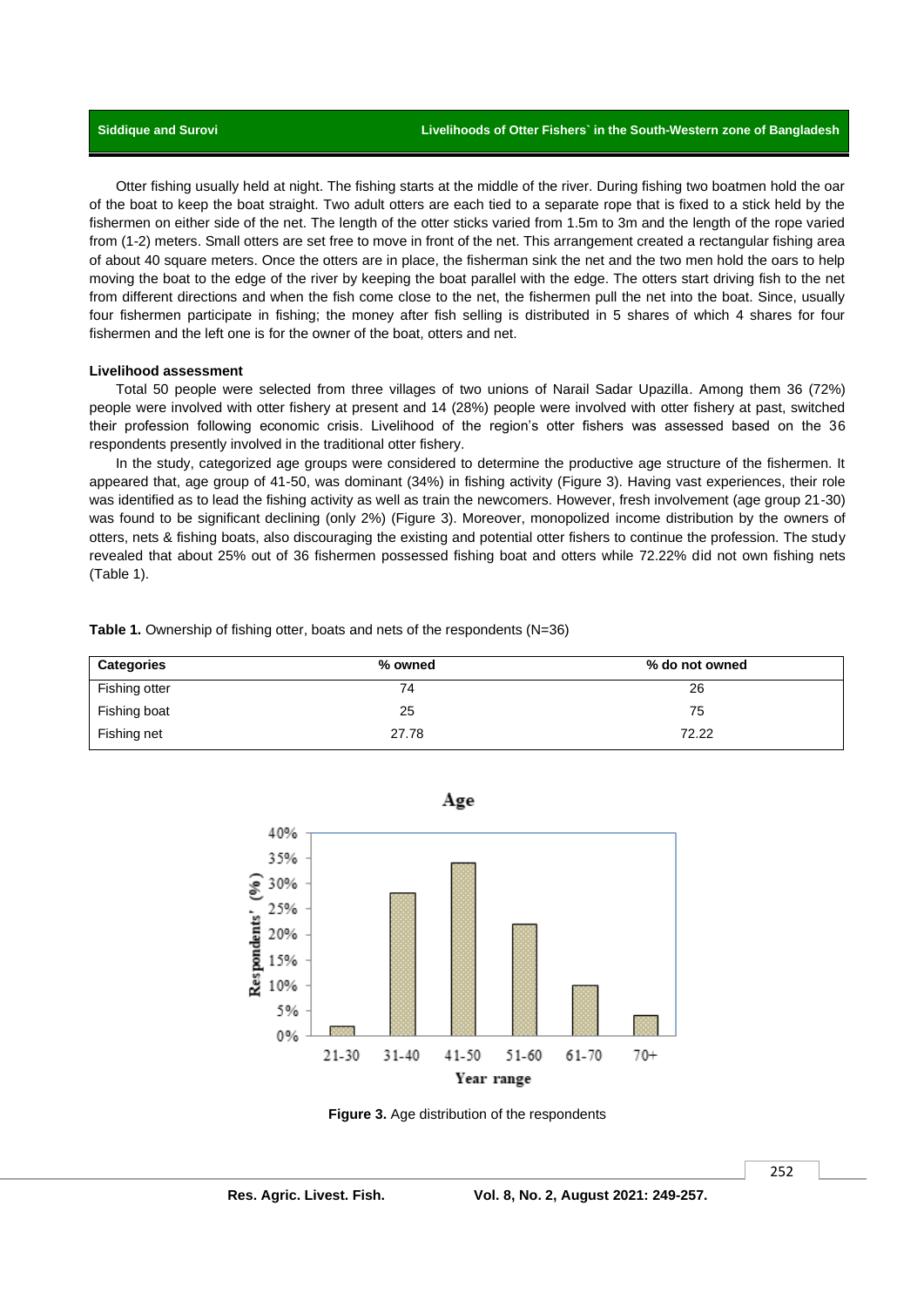### **Siddique and Surovi Livelihoods of Otter Fishers` in the South-Western zone of Bangladesh**

Educational status of the fishers in the study had been classified into 4 categories: illiterate, can sign only, up-to primary school and secondary school level. Most of the fishermen in the study found to be able to sign only (52%), following by illiterate (26%) and had education up to primary school (20%), whereas only 2% had high school level study (Figure 4).



**Figure 4.** Educational Status of the respondent fishermen

Present study found that 96% of the fishermen were married and traditional rural extended families of that region have been replacing by medium sized (50%) and nuclear families (40%) (Table 2). Demise of joint family structure may be triggered by unstable economic condition. Religion plays as a catalyst in effective socio-cultural and socio-economic growth towards social change. The study found that, 100% of the fishermen involved in otter fishing were Hindu (Table 2). The findings of the present study are dissimilar with the findings of Ahamed (1999) where he reported that in coastal region of Bangladesh, majority of the fishermen are Muslims (68.33%).

**Table 2.** Religion, Family Type and Marital Status of the respondents (N=36)

| <b>Religion</b> | Respondent (%) | <b>Family Type</b>                    | Respondent (%) | <b>Marital Status</b> | Respondent (%) |
|-----------------|----------------|---------------------------------------|----------------|-----------------------|----------------|
| Hindu           | 100%           | <b>Small (1-4</b><br>members) family  | 40%            | Married               | 96%            |
| Muslim          | 0%             | Medium (5-6<br>members) family        | 50%            | Unmarried             | 2%             |
| Other           | 0%             | Large (more than 7<br>members) family | 10%            |                       |                |

In the study area, maximum houses (88.89%) of the otter fishing community were made of bamboo and tin, while semi-concrete made house was also found (11.11%) indicating some economic progress among them (Table 3). Safer sanitation facility and access to safe water are important factors for proper hygiene system in a community. The study found, 88.89% of the households used ring-slab made sanitary while the rests (11.11%) had improved semi-concretemade toilet (Table 3). In addition, 33.33% of the respondents owned tube-well for safe water and the majority (66.66%) had to depend on other sources including neighbor's tube-well (Table 3). Different water-borne diseases were prevalent among the otter fishing community. In case of illness, most of the respondents of the area dependent on homeopathy medicine (44.44%) whereas, 30.55% of them went to hospital or clinic to get health service and the rests (25%) took treatment from village quacks for low financial capacities (Table 3).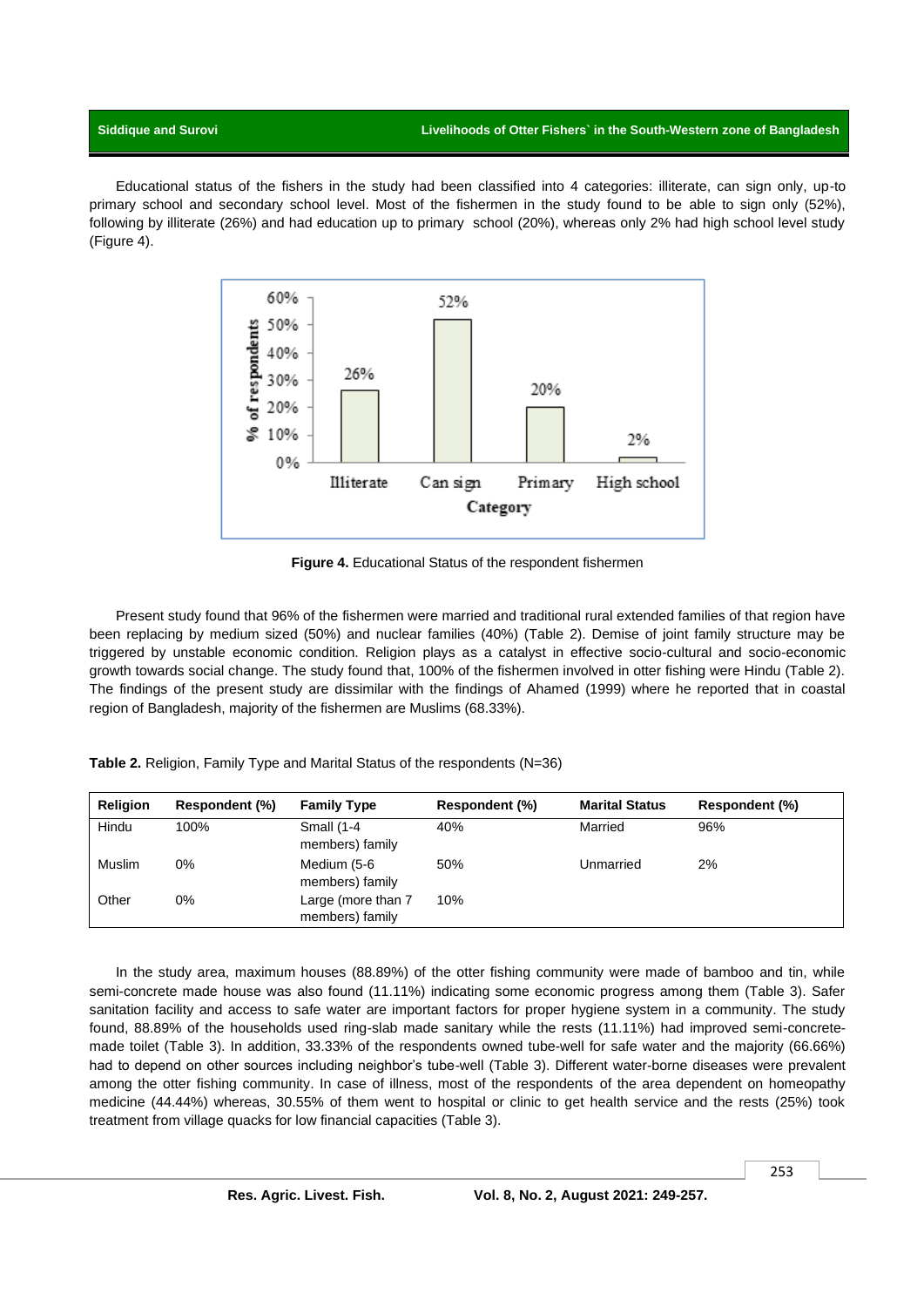| <b>Characteristics</b>       | <b>Categories</b>                                 | <b>Number of respondents</b> | % respondents of the total<br>fishermen |
|------------------------------|---------------------------------------------------|------------------------------|-----------------------------------------|
|                              | Bamboo-tin made house                             | 32                           | 88.89%                                  |
| <b>Housing Condition</b>     | Semi-concrete                                     | 4                            | 11.11%                                  |
| <b>Sanitation Facilities</b> | Ring-slab made toilet                             | 32                           | 88.89%                                  |
|                              | Semi-concrete (improved)<br>toilet                | 4                            | 11.11%                                  |
|                              | Own tube-well                                     | 12                           | 33.33%                                  |
| Safe water facility          | Other sources (including<br>neighbor's tube-well) | 24                           | 66.67%                                  |
|                              | Homeopathic treatment                             | 16                           | 44.44%                                  |
| Health facility              | Hospitals or clinics                              | 11                           | 30.55%                                  |
|                              | Village quacks                                    | 9                            | 25%                                     |

Table 3. Housing condition, sanitation and tube-well and health facility of the respondents (N=36)

**Table 4.** Monthly income range, saving scheme and micro-credit loan profile of the respondents (N=36)

| <b>Characteristics</b> | Range (BDT)   | % respondents |
|------------------------|---------------|---------------|
|                        | 6000-10000    | 22.22%        |
|                        | 10,000-15,000 | 41.67%        |
| Monthly income         | 15,000-20,000 | 33.33%        |
|                        | 20,000-30,000 | 2.78%         |
|                        | $30,000+$     | 0%            |
|                        | Response      | % respondents |
|                        | Yes           | 36.11%        |
| Saving Schemes         | No            | 63.89%        |
|                        |               |               |
|                        | Yes           | 91.67%        |
| Micro-credit Ioan      | No            | 8.33%         |

It was also observed that sole dependence on otter fishing as primary occupation was also decreasing. Among the 36 respondents, 72% of fishermen's primary occupation was otter fishing (Figure 5). They were also found to be involved in alternative occupations including fishing (without otter), fish selling, agricultural labor, small business etc. (Figure 5).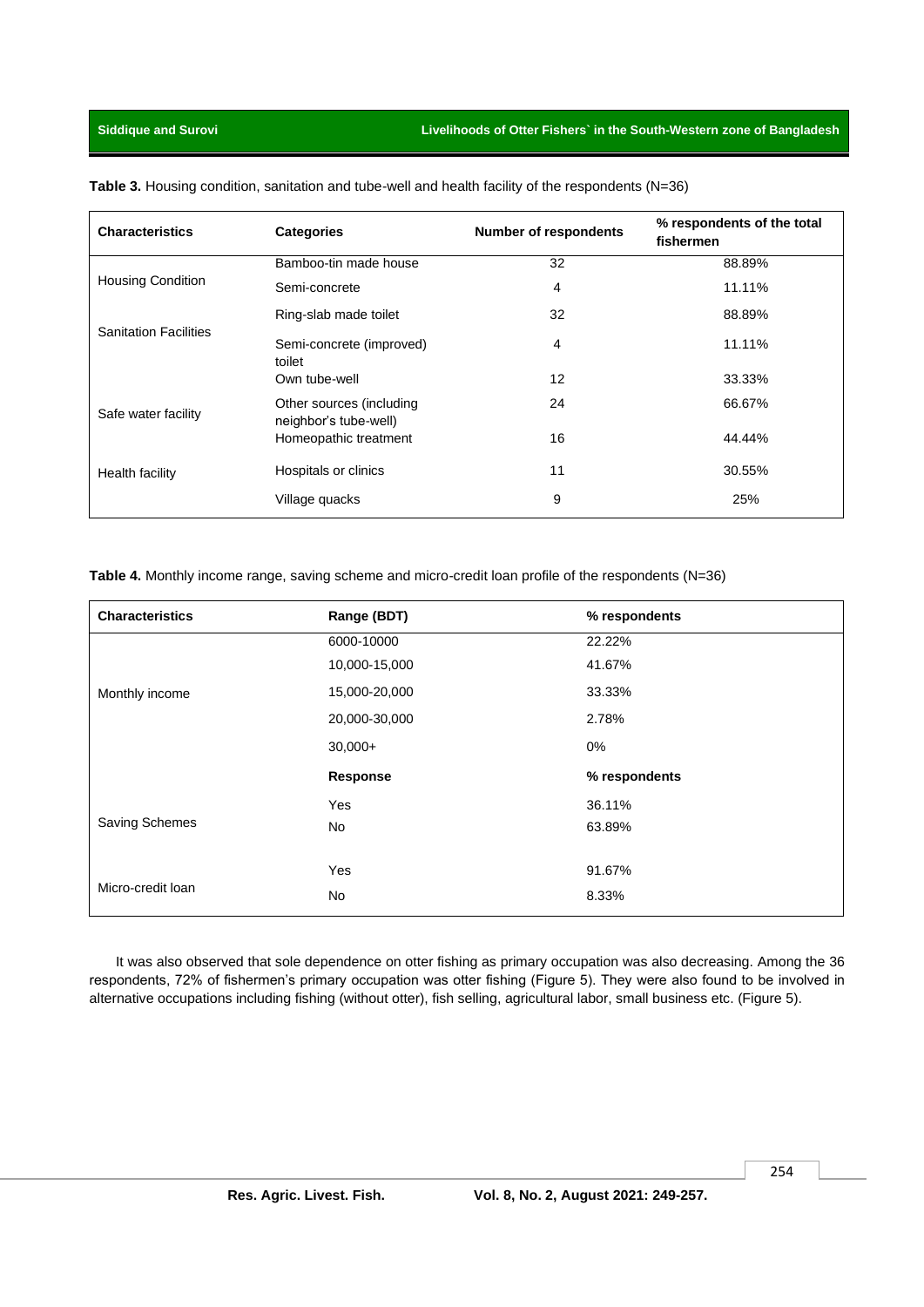

**Figure 5.** Primary occupation of the otter fishermen

Income of the fishing community often serves the basis for better understanding of the livelihood status. From the respondents, the study found that monthly income range of most of the otter fishermen of the area was in a range of BDT 10000-15000 (41.67%) (Table 4). A small portion (2.78%) of them had a higher income range (20,000-30,000 BDT) per month (Table 4). The boat, otter and net owners usually belong to the higher income category. It was also found that*,* most of the fishermen (63.89%) could not able to save money for future due to lower monthly income (Table 4). As a result, about 91.67% of the fishermen (Table 4) received microcredit loan form different microcredit loan serving NGOs, like Grameen Bank, Brac etc.

# **DISCUSSION**

Livelihood comprises of people, capacities, resources and activities required for resilience (Chambers & Conway, 1991). A socially sustainable livelihood which can be able to maintain the desired standard of living following existing stress and shocks requires, therefore, analysis on new concepts, practice and policy (Sharifuzzaman et al., 2018; Chambers & Conway, 1991). Various livelihood aspects of otter-fishing community of Narail district, south-western part of Bangladesh, have been studied and analyzed in the present study.

It was observed that the age group of 41 to 50 years was leading the fishing activity and less number of new recruits is alarming sign for the future of the otter-fishing. Moreover, monopolized income distribution by the owners of otters, nets and fishing boats, usually get larger share, discouraging the existing and potential otter fishers to continue the profession. Education is the powerful and pervasive factor contributing to develop overall human resources through influencing behavioral pattern, knowledge, skill, capability and performance (Tran *et al.,* 2020). Most of the fishermen were poorly educated and at most one-fourth had upper primary level education. However, a significant portion (26%) of them were found unlettered. Though, in Bangladesh, primary education is free and compulsory, lower literacy rate of the community might be an indicator of prevalent economic stress. Family size, on the other hand, influence economic well-being of underprivileged portion of the society (Ominde *et al.,* 1972). Breakdown of larger families into small and medium sized ones was observed in the study. Demise of joint family structure may be triggered by unstable economic condition. All of the respondents from the otter fishing community were the follower of Hinduism. A similar finding was reported by Hossain *et al*. (2014) in Chittagong coast whereas, Ahamed (1999) reported that in coastal region of Bangladesh, majority of the fishermen were Muslims (68.33%).

The study also found that, bamboo and tin-made houses were most common among the fishers and financially stables of them, built semi-concrete housing. Almost ninety percent of the fishermen used ring-slab made toilets and the rests had semi-improved sanitary facility. Use of safe water for drinking and other household works have direct effect on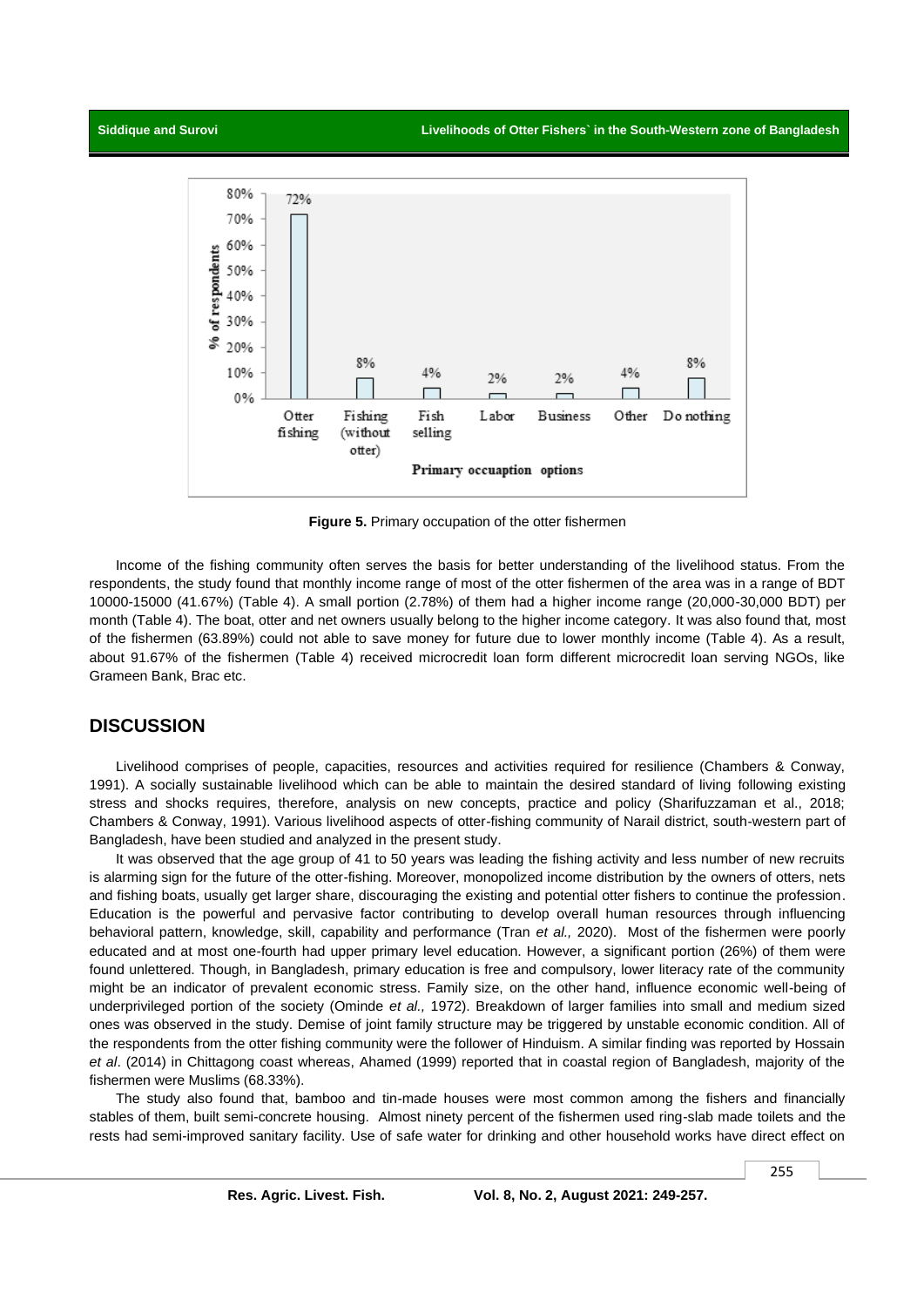health of a community. However, the study found less than 35% of the households owned tube-well. The finding is controversial with the report of Kumar *et al*. (2015) who reported that 89% fishermen of south-western zone of Bangladesh had tube-well for safe water option. Furthermore, different water-borne diseases were found to be common in the area. Most of the disease-affected fishermen and their family members sought treatments from local homeopaths and quacks indicating economic stress of the families.

Present study observed that the otter fishermen also involved in alternative livelihood options due to scanty income in the fishing. Monthly income range of most of them was in range between 10,000-15,000 BDT, which is consistent with the findings of Islam (2018) who reported that Nomadic fishermen of Meghna river typically earn about BDT 92,980 (USD 1192) yearly. More than three fifth of the respondents had no savings resultant from lower income. The study is similar with Galib *et al* (2016) where they reported that more than two-third of fishing community in north-western part of Bangladesh had no savings for future. In addition, more than ninety percents of the otter fishers took micro-credit loan from different NGOs to finance their family expenditures including medical emergencies, house-repairing and education purpose.

## **CONCLUSION**

Socio-economic condition of the studied fishermen was not satisfactory. Present study may help the administrators, policy makers, govt. and NGOs to assess existing stress and shocks and future actions for improving their livelihood. This vulnerable fishing community should get proper education, health services and providence by the Government for the up gradation of their living standard. In terms of credit, NGOs may provide loans by lowering interst rate with easy terms and conditions. Integrated and sustinable approach of govt. and other concerned organizations should be materialized on immediate basis focusing on minimizing existing livelihood stresses for better living.

## **ACKNOWLEDGEMENTS**

Authors are grateful to Institute of Marine Sciences, University of Chittagong, Bangladesh for technical support to conduct this study. Authors are also grateful to the otter fishing community of the present study for their support. No financial support was received by the authors from any organization.

# **CONFLICTS OF INTEREST**

The authors declare no conflicts of interest.

# **REFERENCES**

- 1. Ahamed N, 1999. A study on socio-economic aspects of coastal fishermen in Bangladesh. Bangladesh journal of Zoology, 24: 20-26.
- 2. Ahamed NU, 1996. Reports of the fishermen's socio-economic survey. Fisheries survey and monitoring program. Department of fisheries, Tangail, 1-4.
- 3. Chambers R, and C Conway, 1991. Sustainable Rural Livelihoods: Practical Concepts for the 21st Century.
- 4. Das MR, S Ray, U Kumar, S Begum, SR Tarafdar, 2015. Livelihood Assessment of the Fishermen Community in the South-West Region of Bangladesh. Journal of Experimental Biology and Agricultural Sciences, 3(4).
- 5. Feeroz, MM, S Begum, MK Hasan, 2011. Fishing with Otters: a Traditional Conservation Practice in Bangladesh. IUCN Otter Species Group Bulletin, 28A: 14–21.
- 6. FRSS, 2018. Fisheries resources survey system (FRSS). Fisheries Statistical Report of Bangladesh. Department of Fisheries, Bangladesh, 34, 57.
- 7. Gabriel O, K Lange, E Dahm, and T Wendt, 2005. Fish Catching Methods of the World*.* Blackwell Publishing Ltd, Garsington Road, Oxford, UK, 33.